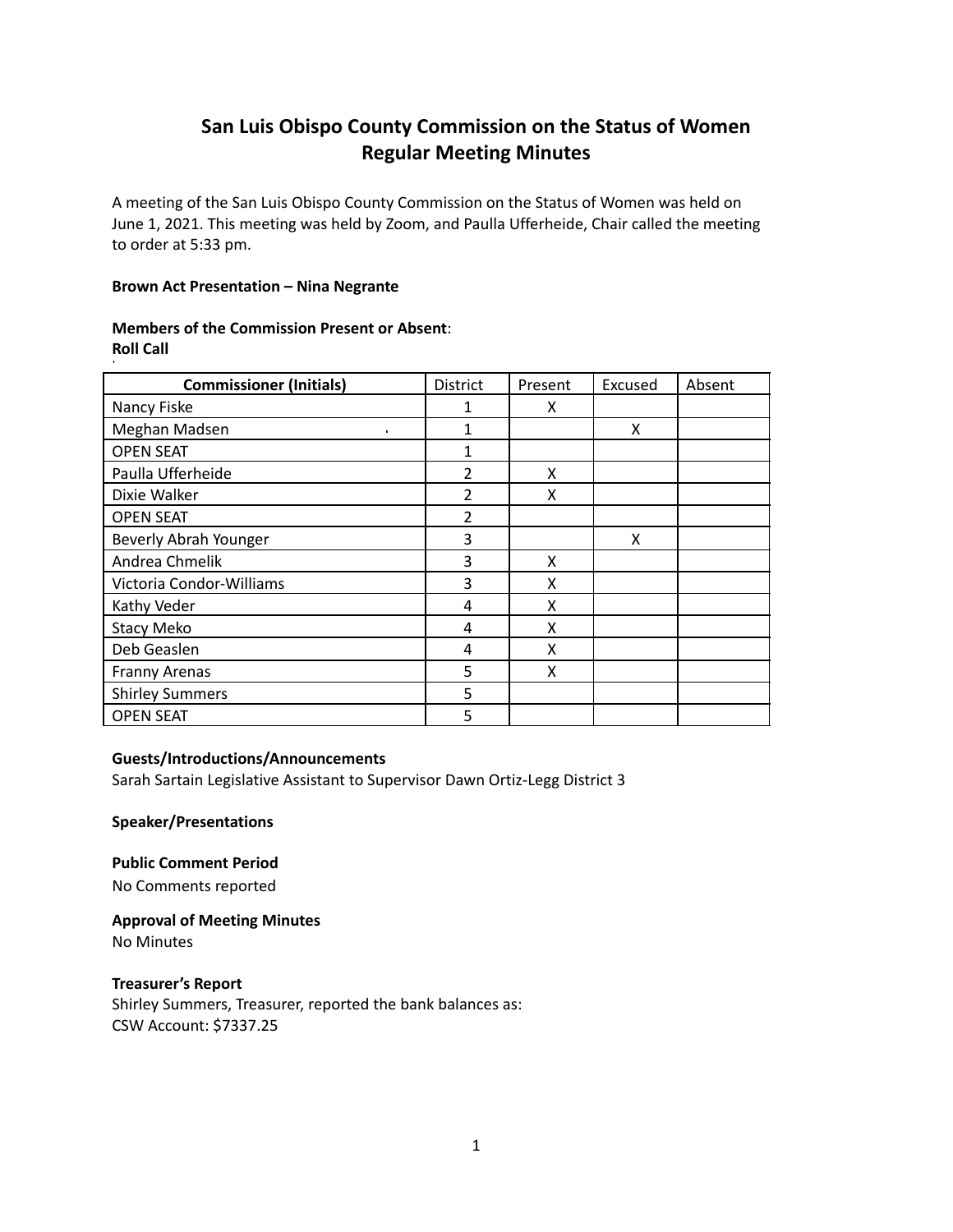#### **NACW DC Conference July 2021**

Reminder that the conference will be held July 18 – 22, 2021. The commission will pay for one commissioner to attend. This will include airfare, hotel, meals and registration for the conference. Commissioners will contact Paulla Ufferheide if they are interested in attending.

## **Election of Officers**

A motion was made by Dixie Walker and seconded by Nancy Fiske to elect Andrea Chmelik as Chair of the Commission. *Motion Passes*

A motion was made by Kathy Veder and seconded by Nancy Fiske to elect Shirley Summers as Treasurer of the Commission. *Motion Passes*

A motion was made by Shirley Summers and seconded by Kathy Veder to elect Deb Geaslen as Secretary of the Commission. *Motion Passes*

#### **Commissioner Vacancies**

District 1 – Supervisor John Peschong: One (1) Vacancy District 2 – Supervisor Bruce Gibson: One (1) Vacancy District 5 – Supervisor Debbie Arnold: One (1) Vacancy

It is the goal of the COSW to fill all vacancies.

#### **2022 Women's Wall of Fame**

No report

## **Social Media and Other Communications**

Newsletter

The SLO County Commission on the Status of Women May 2021 Newsletter has been published.

Resources Page

Deb Geaslen will send Dixie Walker the list of groups

#### Social Media

# **Actions on Results of Survey**

Cal Poly Collaboration No Reports

#### Feminine Hygiene Drive

Kathy Veder and Shirley Summers are looking for bins for Cambria and Los Osos.

#### **Annual Report and Walking the Halls**

Paulla Ufferheide and Shirley Summers will meet in person with Supervisor Gibson and Supervisor Arnold and Supervisor Compton by Zoom June 2, 2021. Supervisor Ortiz-Legg and Supervisor Peschong will be scheduled at another time.